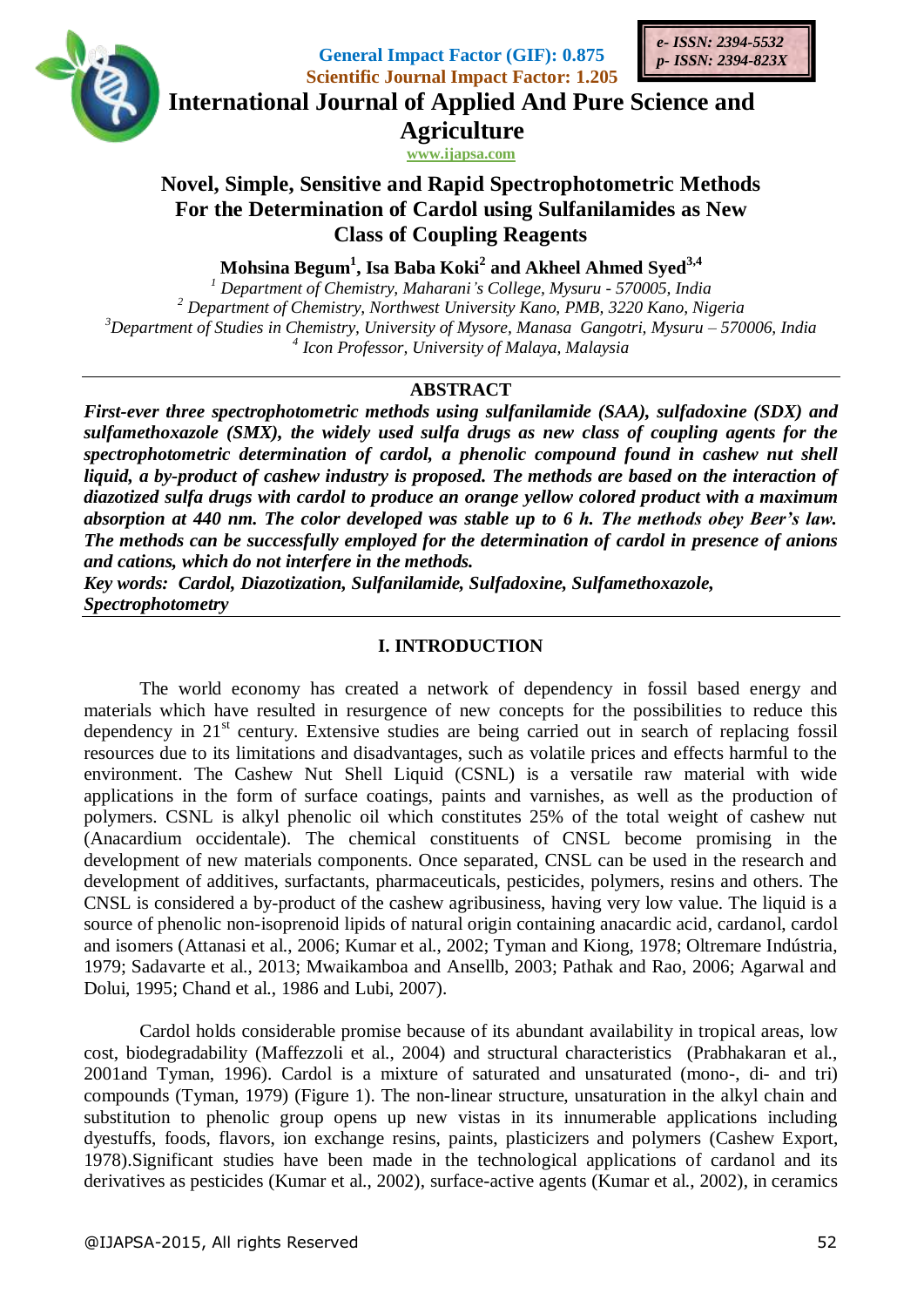(Prabhakaran et al., 2001) and composites (Maffezzoli et al., 2004). Cardanol is another phenolic compound present along with cardol in the CSNL with one OH group. Since cardol has two OH groups it is likely that the applications of this compound will be more versatile than its counter part cardanol.

- R OH 1. R=8Z, 11Z, 14 Pentadecatrienyl Mol. Wt.:299.43 2. R=8Z, 11Z Pentadecadienyl Mol. Wt.:301.45 3. R-8Z Pentadecenyl Mol. Wt.:303.46  $HC$ 
	- 4. R=Pentadecyl Mol. Wt.:305.43

## **Figure 1. Structure of Cardol**

Sulfanilamide are commonly used as antibacterial. Though, a large number of sulfanilamide derivatives synthesized are reported in the literature, only few have been used in clinical practice (Northey, 1948). Sulfonamide-trimethoprims has been extensively used for opportunistic infections in patients with AIDS, pneumonia (Pneumocystis carinii) treatment and prophylaxis, cerebral toxoplasmosis treatment and prophylaxis, urinary tract infection and burn therapy (Mandell and Patri, 1996; Jewetz, 1995 and FDA Drug 1980). Sulfanilamide (SAA), sulfadoxine (SDX) and sulfamethoxazole (SMX) are the chemicals which contain aromatic primary amino group.

This paper is an attempt to develop simple, sensitive, rapid and reliable spectrophotometric methods for the determination of newly introduced agriculture by-product by exploring wide range of pharmaceuticals as new coupling agents. Survey of literature revealed that no spectrophotometric methods have been reported for the spectrophotometric determination of cardol. The methods reported here involve coupling of diazotized sulfanilamide with cardol in alkaline medium to produce yellow color. The proposed methods have distinct advantages of sensitivity and stability. Besides, the methods do not require heating or distillation and exhibit reliability due to reproducibility.

#### **II. MATERIALS AND METHODS**

#### **Instrument:**

All absorbance measurements were recorded on UV-Visible spectrophotometer UVIIDEC-610 type with 1.0-cm matched cell (Jasco, Tokyo, Japan) was employed for measuring the absorbance values.

## **Materials:**

Cardol (Vittal Mallya Scientific Research Foundation, India), sulfanilamide (SAA), sulfadoxine (SDX) and sulfamethoxazole (SMX) (Glaxo Smithkline Pharmaceuticals, India), sodium nitrite, suplhamic acid, sodium hydroxide (Ranbaxy, India) were used. All other chemicals and solvents used were of analytical reagent grade. Double distilled water was used throughout*.* 

Cardol (100 mg) was dissolved in isopropyl alcohol in a 100-ml volumetric flask and made up to the mark. The stock solution was further diluted with isopropyl alcohol to get solutions of required strength.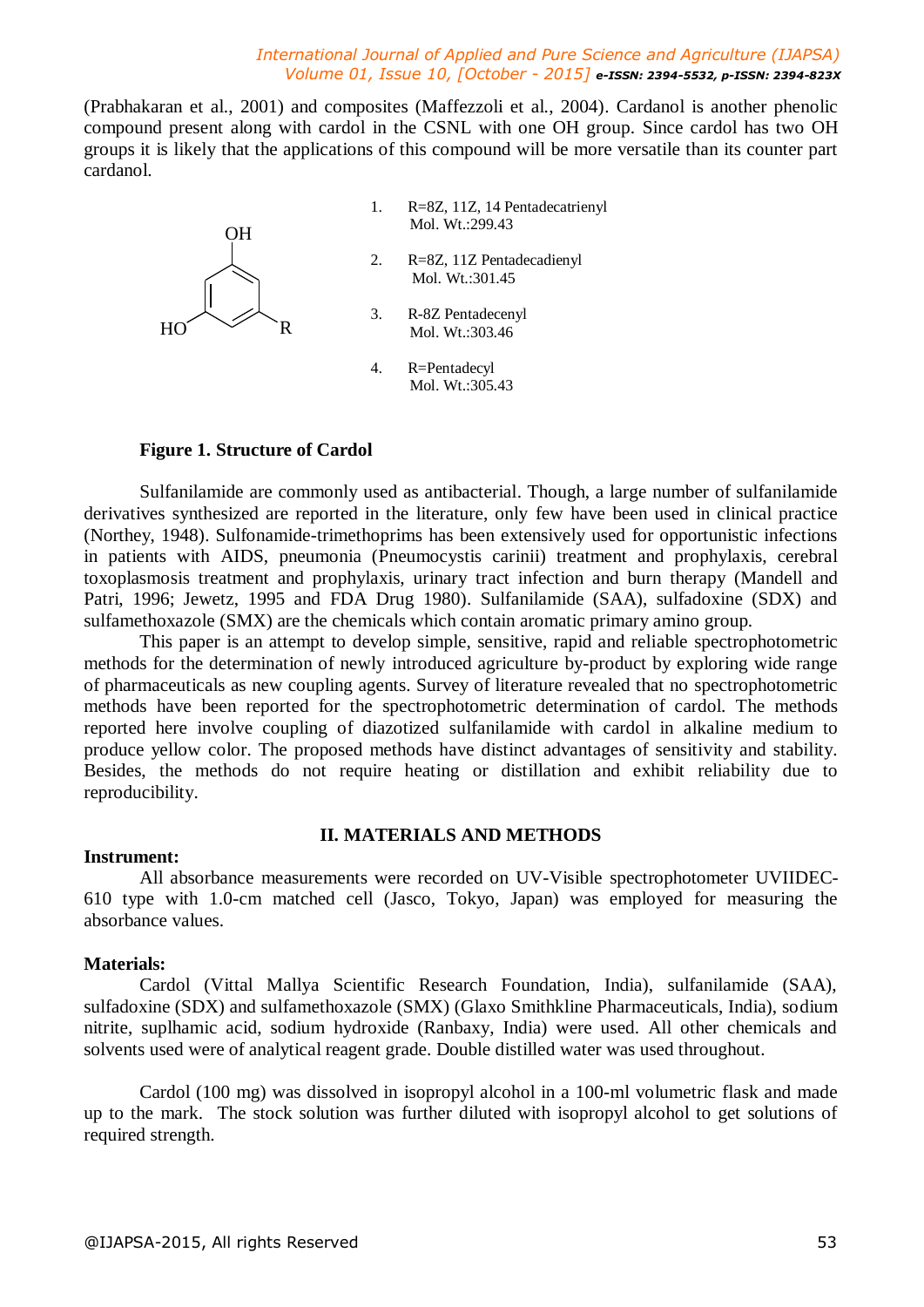Aqueous solutions of 1.0% (w/v) sodium nitrite, 0.5% (w/v) sulphamic acid and 1.0 N sodium hydroxide solutions were prepared in distilled water. Aqueous solutions of  $0.25\%$  (w/v) sulfanilamide, sulfadoxine and sulfamethoxazole were prepared in distilled water. Five ml of 2N hydrochloric acid was added during the preparation of sulfadoxine and sulfamethoxazole to improve the solubility.

#### **Procedure:**

One ml each of SAA, SDX or SMX, and 1ml each of sodium nitrite and sulphamic acid were transferred into a series of 25-ml calibrated flasks. Aliquots of standard solution of cardol and 1ml of sodium hydroxide were added and the contents were shaken well, till the effervescence stopped and diluted up to the mark using distilled water. The absorbance was measured against the corresponding reagent blank at 440 nm.

## **III. RESULTS AND DISCUSSION**

Aromatic diazonium ions couple with active substrates such as amines and phenols (Schirmer, 1982; Norwitz and Keliher, 1981and Baiocchi et al., 1982). Because of the size of the attacking species, substitution is mostly para to the activating group. Unless that position is already occupied, ortho substitution takes place. In case of cardol, the substituent being in the meta position, the substitution is preferably in the para position.pH of the media is of paramount importance for the activation of the substrates. For phenols, alkaline medium is recommended because phenols themselves are not active enough for the diazotization reaction. Nevertheless, there is a risk of unstable derivatives and large values of blank due to the process called hydroxy-de-diazonization (March, 1992) which reacts with excess of the reagent in basic medium. The proposed sulfa drugs namely; SAA, SDX and SMX containing aryl primary amino group undergo diazotization reaction using sodium nitrite solution to produce diazonium group which reacts with cardol in sodium hydroxide medium to produce orange yellow color dye.

The methods involve the coupling of the diazotized sulfa drug with cardol to produce an orange yellow colored product with maximum absorption at  $440$  nm. The NH<sub>2</sub> group of the sulfa drug gets readily diazotized during the diazotisation process to produce diazonium group which reacts with cardol in sodium hydroxide medium to produce an orange yellow colored dye. The reproducibility, sensitivity and adherence to Beer's law with respect to color development were investigated for each reagent separately. Table 1 shows the linear calibration ranges and equation parameters for these methods. Separate determinations at different concentrations of each reagent gave a coefficient of variation not exceeding 2%.

#### **Spectral characteristics:**

An orange yellow colored product with maximum absorption at 440 nm was formed when sulfanilamide, sulfadoxine or sulfamethoxazole reacted with cardol in sodium hydroxide medium.

#### **Optimization of analytical variables:**

In the case of cardol, sodium nitrite (1.0% w/v for SAA and 0.5% for SDX and SMX) in the range 1-3 ml, sulphamic acid (0.5% w/v for SAA, SDX and SMX) in the range 1-2 ml and 1N sodium hydroxide 0.5-3 ml gave reproducible results. Hence, sodium nitrite, sulphamic acid and sodium hydroxide each at 1 ml were found appropriate. Experiments were also carried out to find out the amount of SAA, SDX and SMX. It was found that 1–2 ml of 0.25% (w/v) SAA, SDX and SMX gave maximum color intensity. Hence, 1 ml of SAA, SDX and SMX were found appropriate.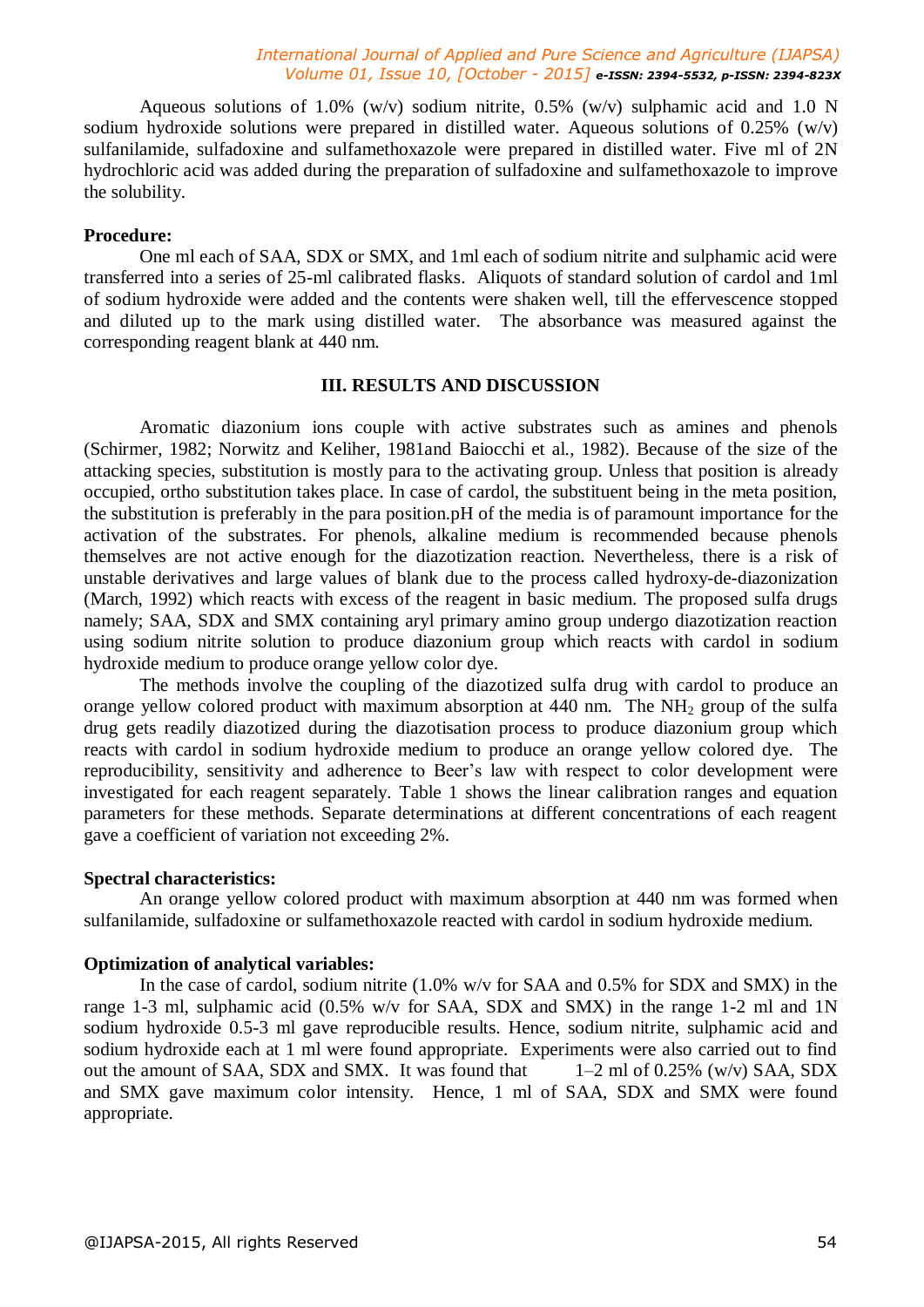## **Analytical data:**

A linear correlation was found between absorbance at  $\lambda_{\text{max}}$  and concentration of all drugs in the ranges given in Table 1. Regression analysis of the Beer's law data using the method of least squares was made to evaluate the slope, intercept and correlation coefficient for each system and the values are presented in Table 1. The optical characteristics such as Beer's law limits and Sandel's sensitivity values for all the three methods are given in Table 1.

#### **Precision and Accuracy:**

Intra-day precision was assessed from the results of six replicate analyses. The mean values and relative standard deviation (RSD) values for replicate analyses at three different levels (amounts/concentrations) were calculated. To evaluate the inter-day precision, analysis was performed over a period of five days, preparing all solutions afresh each day.

#### **Robustness and Ruggedness:**

Robustness of the proposed methods was carried out by usual procedure. To check the ruggedness, analysis was performed by three different analysts and on three different spectrophotometers by the same analyst.

#### **Interference:**

The effect of various anions and cations on the determination of cardol was studied as per the proposed procedures and the results are presented in Table 2 and 3. In general, 100 mg of the respective salt was added individually to aliquots containing 5.0  $\mu$ g ml<sup>-1</sup> of cardol. The results showed that the methods are free from interference by any of the anions and cations, studied.

| <b>Parameters</b>                                                | $\Omega$<br>Νŀ<br>$H_2N$<br><b>SAA</b> | Ö<br>N<br>OMe<br>N<br>H<br>OMe<br>$H_2N$<br>$H_2N$<br><b>SDX</b> | $\Omega$<br>CH <sub>3</sub><br>$\frac{N}{H}$<br><b>SMX</b> |
|------------------------------------------------------------------|----------------------------------------|------------------------------------------------------------------|------------------------------------------------------------|
| Colour                                                           | <b>Orange yellow</b>                   | <b>Orange yellow</b>                                             | <b>Orange yellow</b>                                       |
|                                                                  |                                        |                                                                  |                                                            |
| $\lambda$ max (nm)                                               | 440                                    | 440                                                              | 440                                                        |
| <b>Stability</b> (h)                                             | 6                                      | 6                                                                | 6                                                          |
| Beer's law range (µg<br>$ml^{-1}$                                | $1.0 - 3.2$                            | $0.4 - 5.6$                                                      | $0.4 - 6.4$                                                |
| <b>Recommended</b><br>concentration ( $\mu$ g ml <sup>-1</sup> ) | $\boldsymbol{2}$                       | 2.4                                                              | 3.2                                                        |
| Molar absorptivity (L<br>$mol-1cm-1)$                            | $4.52 \times 104$                      | 4.99 x 104                                                       | 5.39 x 104                                                 |
| Sandel's sensitivity (μg<br>$\text{cm}^2$ )                      | 0.00567                                | 0.00320                                                          | 0.00940                                                    |
| <b>Regression equation*</b>                                      |                                        |                                                                  |                                                            |
| Slope (a)                                                        | 0.183                                  | 0.130                                                            | 0.137                                                      |
| Intercept (b)                                                    | $-0.077$                               | 0.048                                                            | $-0.111$                                                   |
| <b>Correlation coefficient</b>                                   | 1.00                                   | 1.00                                                             | 0.988                                                      |

## **Table 1. Optical characteristics for the determination of cardol**

\*y=  $ax + b$  where x is the concentration of cardol in  $\mu g$  ml<sup>-1</sup>, SAA: sulfanilamide, SDX: sulfadoxine, SMX:sulfamethaxazole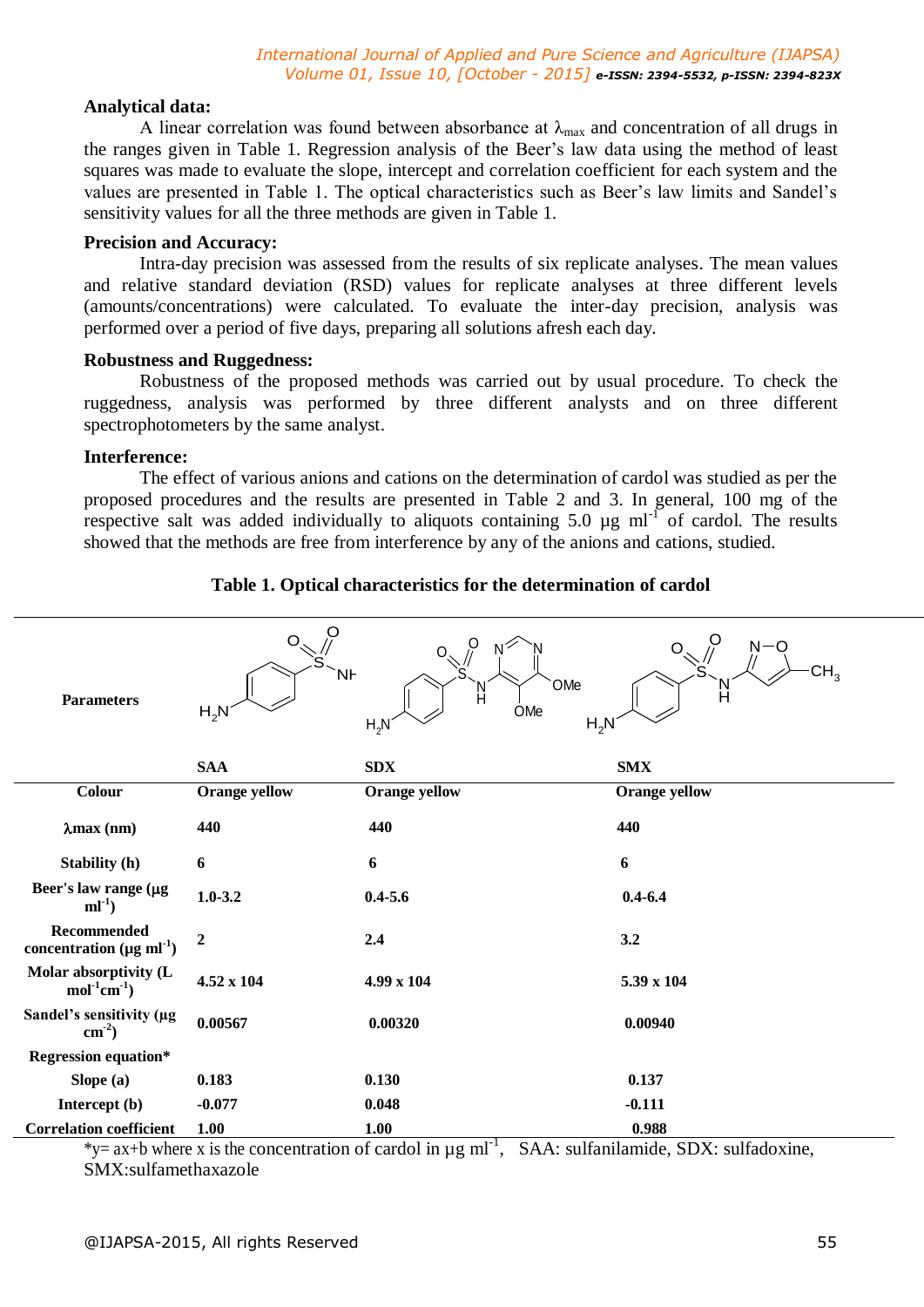| <b>Anion salt added</b> | <b>Quantity added (mg)</b> | $\%$ Recovery $\pm$<br>$RSD**$ |
|-------------------------|----------------------------|--------------------------------|
| Ammonium phosphate      | 100                        | $99.2 \pm 1.09$                |
| Calcium carbonate       | 100                        | $97.1 \pm 0.88$                |
| Potassium bromate       | 100                        | $100.6 \pm 0.98$               |
| Potassium chloride      | 100                        | $100.6 \pm 1.05$               |
| Potassium iodate        | 100                        | $97.0 \pm 0.86$                |
| Potassium sulphate      | 100                        | $99.8 \pm 0.98$                |
| Sodium fluoride         | 100                        | $101.4 \pm 1.02$               |
| Sodium nitrate          | 100                        | $98.5 \pm 0.95$                |
| Sodium phosphate        | 100                        | $99.6 \pm 1.03$                |
| Sodium sulphate<br>.    | 100                        | $101.1 \pm 1.00$               |

#### **Table 2. Effect of anions on the determination of cardol**

\*\*relative standard deviation, n=5

# **Table 3. Effect of cations on the determination of cardol**

| <b>Cation salt added</b> | <b>Quantity added (mg)</b> | $\%$ Recovery $\pm$<br>RSD** |
|--------------------------|----------------------------|------------------------------|
| Barium sulphate          | 100                        | $99.8 \pm 0.90$              |
| Cadmium sulphate         | 100                        | $101.1 \pm 0.64$             |
| Copper sulphate          | 100                        | $98.6 \pm 1.06$              |
| Lead nitrate             | 100                        | $100.0 \pm 0.82$             |
| Magnesium sulphate       | 100                        | $97.6 \pm 0.76$              |
| Manganese sulphate       | 100                        | $99.5 \pm 0.94$              |
| Potassium dichromate     | 100                        | $98.4 \pm 1.02$              |
| Strontium nitrate        | 100                        | $100.8 \pm 1.14$             |
| Tin chloride             | 100                        | $99.7 \pm 0.88$              |
| Zinc sulphate<br>.       | 100                        | $98.6 \pm 0.92$              |

\*\*relative standard deviation,  $n=5$